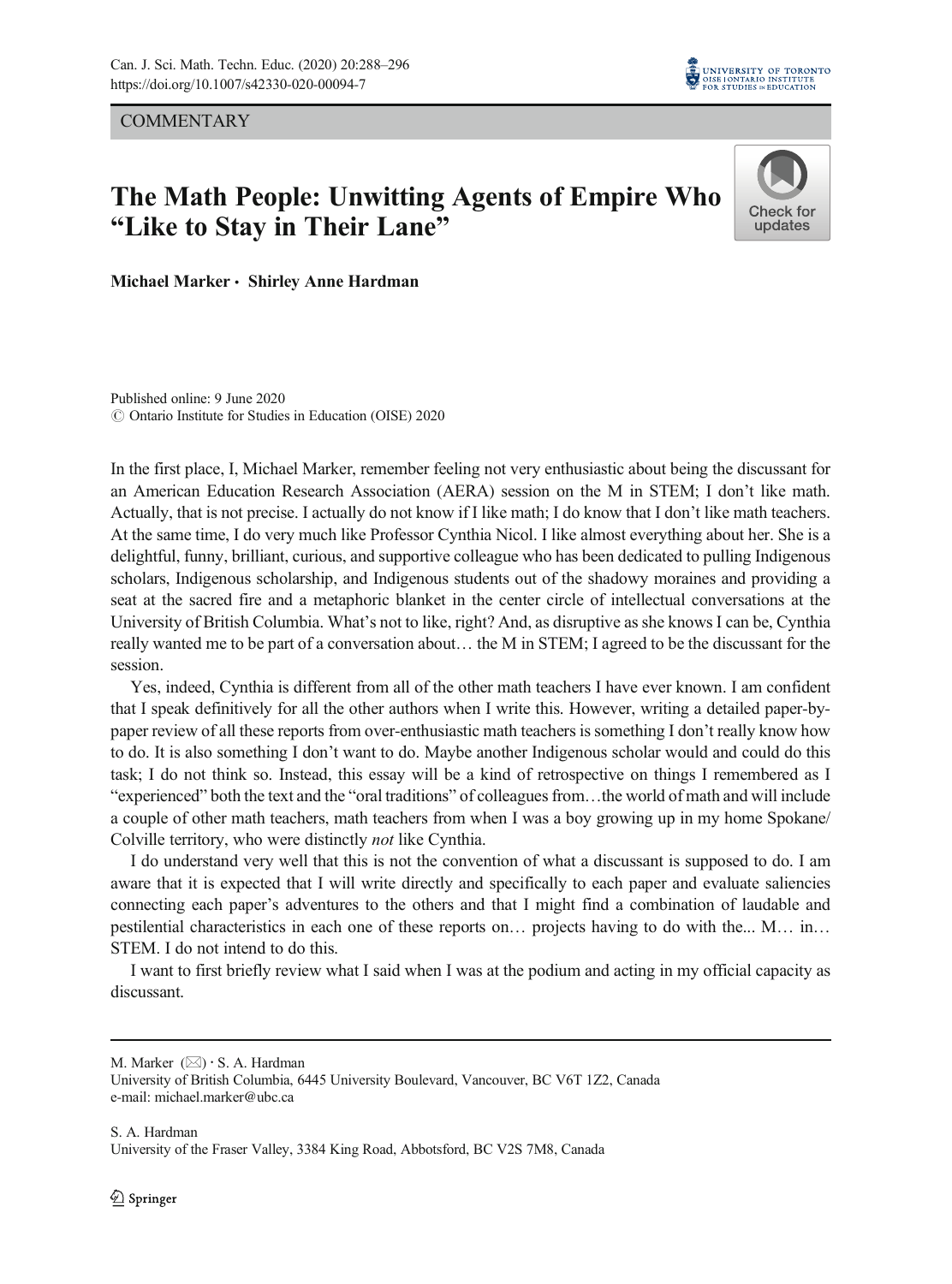I wanted to destabilize the normal and, as Mr. Dooley<sup>1</sup> of The Chicago Times was famous for, I wanted to "comfort the afflicted and afflict the comfortable." I began my talk at the podium by asking how many people did not have a… "so called… smart phone." Two hands in an audience of 60 people went up. I then asked, without interruption, "the hands of everyone who does not, or has not, participated in so called… social media?" Three hands this time<sup>2</sup>.

I then went on to display/present four questions:

- 1. What should be counted?
- 2. How do we do the calculations?
- 3. What is mathematics and where does it come from; who are mathematicians and where do they come from?
- 4. Can we use mathematics to expose the hidden curriculum and hegemonies of settler colonialism? This last question was to invoke Jo-ann Archibald's [\(2008\)](#page-7-0) question of thinking through stories rather than just **about** them.

In these questions, I was invoking the directions of Ahenakew et al. ([2014](#page-7-0)) in illuminating the distance between soft reform vs. transformation and ontological realignment. However, these papers do not offer such a goal—at least not ostensibly. In my discussion that followed this, I offered that in Bourdieu and Passeron's ([1977](#page-7-0)) Social Capital and Cultural Capital, the word Capital sounds like a quantity. We know it has relevance for understanding the xwelitem (invader, colonizer, white people, hungry ones) world view. Can it be made into an algorithm?

## Real Indigenous Math

Is there a trigonometry of privilege and are there quadratics that reveal the compound interest of colonization's confiscation of Indigenous space? Are there binominals that can help Indigenous students understand the ecological and social outcomes of a mining project on their traditional and sacred landscapes? A pipeline? A ski resort? Is all mathematics ethno-mathematics?

At the moment I am writing this, the Wet'suwet'en people, their Mohawk supporters, and thousands of environmentally conscious protesters are locked in a desperate battle with the government of Canada about a pipeline that is considered toxic and deadly by the hereditary chiefs of the land that the pipeline is being built on. I suspect that there are many interesting math problems to be worked out in this realm. If there ever was a more profoundly relevant time for Verna Kirkness and Ray Barnhardt's ([1991](#page-8-0)) iconic article, "The four r's," I do not know when it was. How could the themes of "respect, relevance, reciprocity, and responsibility" inform the present moment of cross-cultural impasse?

I was reading the Cascadia Weekly, a small newspaper published in Bellingham Washington, while thinking about how to write this essay and I came upon a letter to the editor about math from Mr. Ryan M. Ferris of Bellingham. Mr. Ferris pointed out that, "in the state math championships held every year at Blaine High School in Whatcom County, King County's east side school districts claim 90 percent of the medals. These medals go to the first-generation children of the employees of King County companies like Microsoft, Google, and Amazon—in a math championship sponsored by Whatcom County industries" [\(2020\)](#page-7-0). Reading this gave me some ideas about where math teachers come from. This could be problematic… at least, I think it was for me when I was in school.

<sup>&</sup>lt;sup>1</sup> Mr. Dooley (or Martin J. Dooley) was a fictional Irish immigrant bartender created by Chicago Times journalist Peter Dunne and the subject of many of Dunne's columns between 1893–1915 and 1924–1926 (Wikipedia, n.d.).

 $^2$  One of my favourite graduate students, upon hearing of my adventures while we were debriefing at an Irish pub, said, "well Dr. M., that would have been like asking, 'how many people are breathing in this room." "Bill," I said, "thank you for punctuating my point."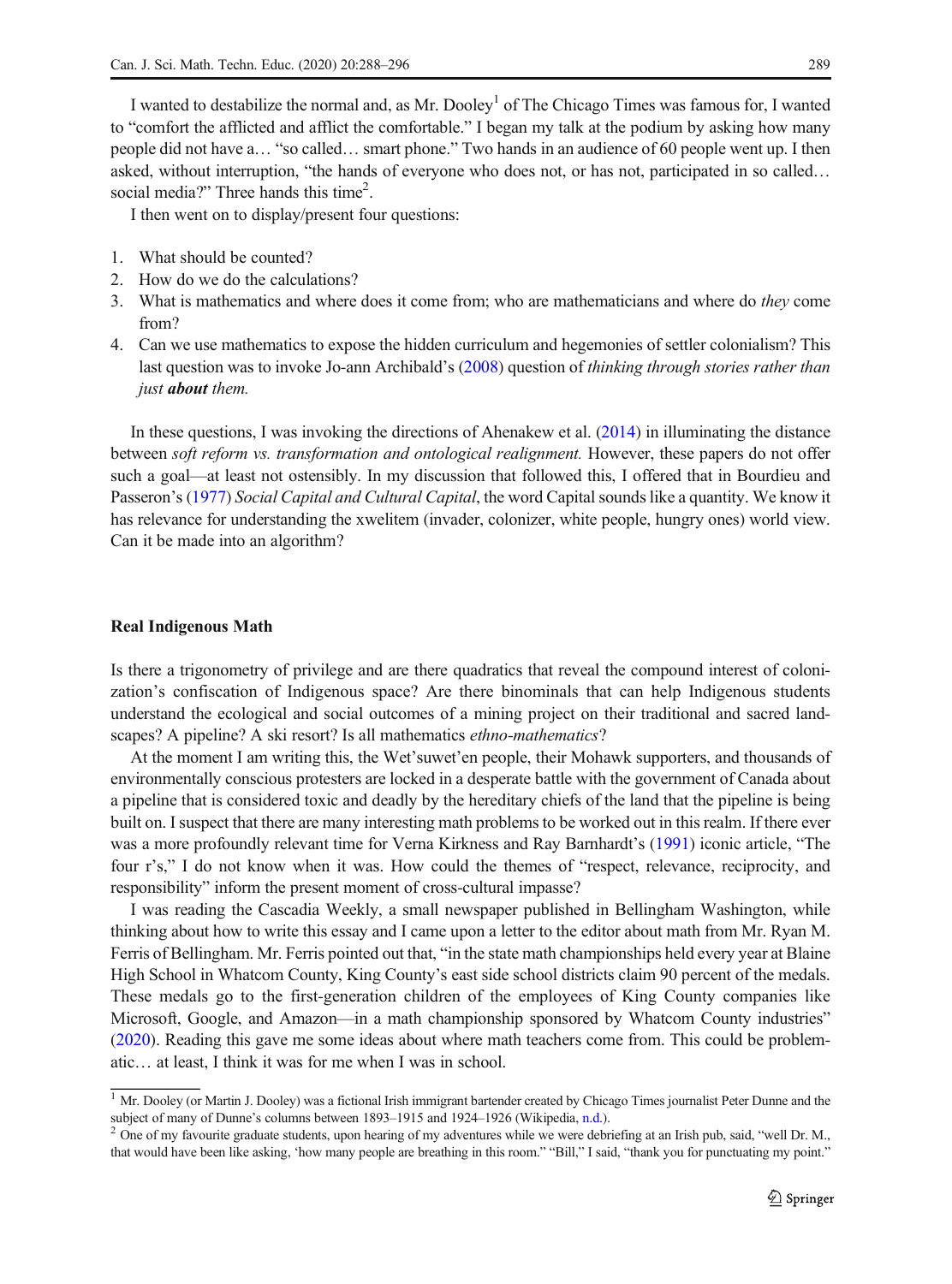"We may misunderstand, but we do not mis-experience," Vine Deloria ([1991](#page-7-0))

I remember many things about attending Isaac Stevens Elementary School in Spokane Washington. I remember knowing that Governor Stevens made treaties with all the Indians in the Washington Territory where my family had been for seven generations. The treaties were made at the point of a gun and Stevens signed the death warrants for many of our great chiefs who were hanged, shot, and murdered slowly by his authority as the agent for the United States of America. I grew up knowing this. My mother and my grandfather who were Arapaho knew many deep things about this history and they made sure I learned the meaning of our land that had been colonized. I do not know if my elementary school math teacher knew of these things. If he did know, he never spoke of this history/ reality. I remember palpably, my math teacher speculated on my prospects for advancement and on my life trajectory to me: "Marker, you are never going to understand math because you are lazy and come from lazy people. You will never go to university. It will be a miracle if you graduate from high school." Thank you! You probably caused enough trauma and anger that somehow generated in me both a determination to go to university and a hatred of math. A few years later, I was in a sophomore geometry class at Lewis and Clark High School and I didn't get these things called proofs. I always assumed that my high school teacher had checked in with my elementary school math teacher about me; their scripts were so textually consistent. "Mr. Marker, you are not stupid, this level of geometry is not that hard. You are just lazy and don't turn in assignments. Anyway, I should give you a D, but I'm going to give you a C minus just out of the goodness of my heart." Thanks to my high school math teacher, I call math my C minus subject.

Lewis and Clark High School was a famous place named after two famous guys who were the first colonizing visitors to a lot of our communities in the Pacific Northwest. In L.C. High, you learned about how smart and brave and, well, just totally wonderful these two "explorers" were. I sat in my desk and "quietly" wondered (sometimes not so quietly… oops, now it's off to the principal's office) what was so wonderful about a couple of bros with a lot of money and the latest outdoor gear showing up to tell you that they just bought your land… and we didn't even know it was for sale! I mean, who knew, right? So, even though I didn't have the "stuff" to learn math—too lazy, I guess—I had the privilege to learn another side of the Lewis and Clark glory story. I can tell you, the version I heard from my family was pretty different from what I was taught in school; definitely different... right.

So, what used to drive me crazy was that my very cool Language Arts teacher would mutter things about my high school math teacher sometimes. Like, you know, he was the baseball coach and she didn't think too much about his approach to students like me. I don't remember the words she said, but she was not a fan; definitely not a fan. I remember the art teachers and they were nice to me and fun to learn things from. All the humanities teachers were pretty cool. They would all talk about Lewis and Clark, Stevens, and Spokan Chief Gary, and other things that I could understand. They showed me how you could turn history and literature into art, writing, poetry, and songs. It was pretty engaging for me. The math teachers, on the other hand, made a kind of tight mutually supportive group and I remember them getting all interested in some puzzle or numbers game or things about casinos or maybe even trivia about statistics. It was pretty boring for me; they were pretty boring to me.

Now let's return to me being the discussant for the conference session at AERA. After I raised some of these questions at the session, one of the presenters said something like, "well, to tell the truth, this Indigenizing and decolonizing math is just not something I'm really prepared to do. We math people like to 'stay in our lane.'" I think I might have retorted something like, "it shows."

In the next section written with Shirley Anne Hardman, we discuss what challenges educators face when asked to decolonize math. I think that portion of this paper has a happy ending…well, more than this introductory lot anyway. If you ask an Indigenous scholar to be a discussant, well, you are likely to get an Indigenous response… and it might look quite different from the conventions… of academic tribal traditions… just sayin'…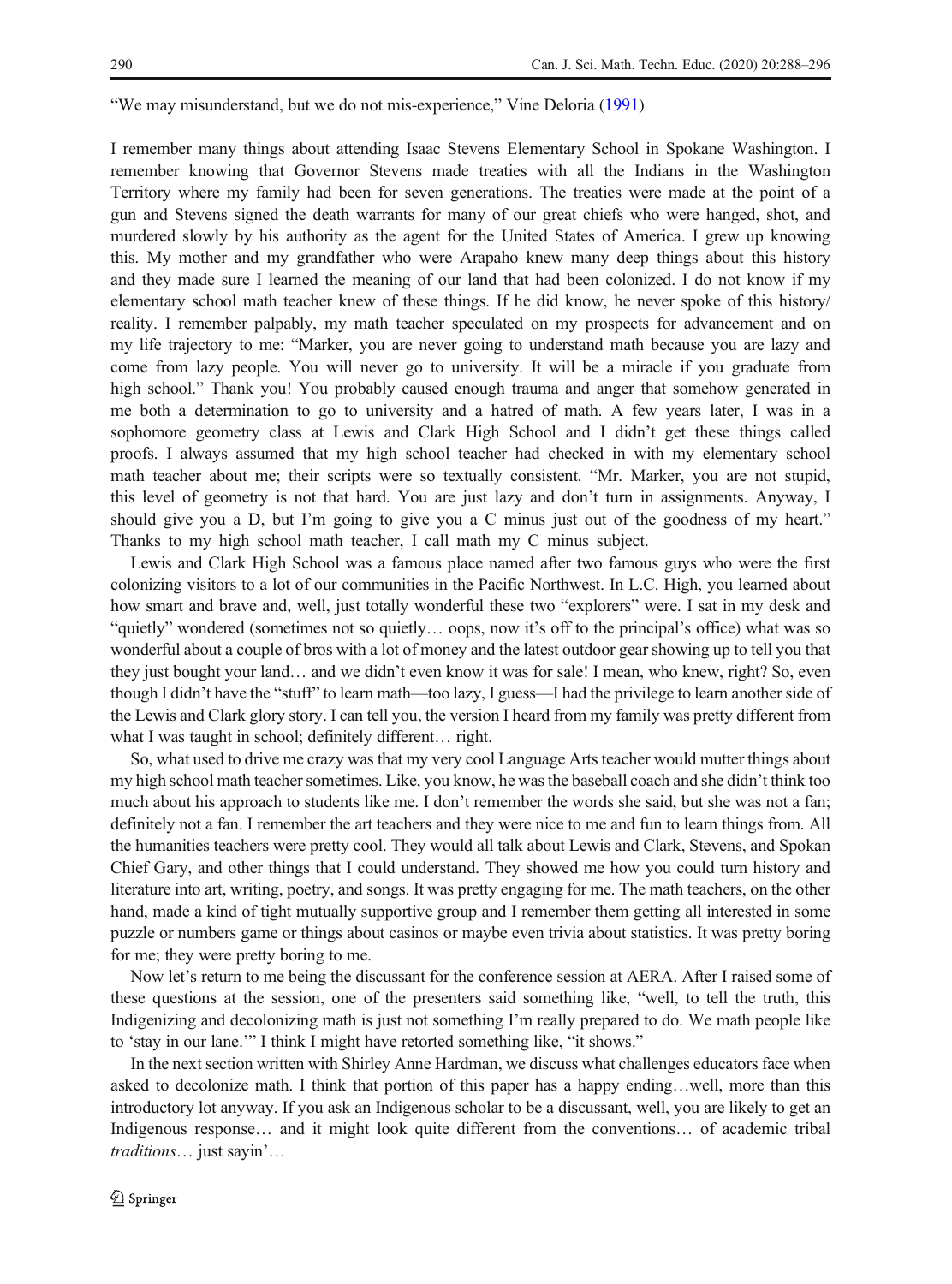Decolonizing math? Sounds fishy: Indigenous scholars write back to clever Xwelitem (Settler) people and their numbers games

My colleague, the luminous cultural studies scholar Handel Wright, in the hall outside our offices, once asked me, "Michael, there must be an Aboriginal approach to quantitative analysis. What does number oriented inquiry look like when it is done through an Aboriginal methodology?" Remembering how I had made statements at department meetings: *anything and everything* could be viewed through an Indigenous lens; I now wished I hadn't made some of those uncomplicated insistencies. Handel is good, very good. He kind of knew that he had me "over a barrel" so to speak. He had asked a very, very hard question. As an ally<sup>3</sup> and as a Black African intellectual, Handel does not ask ordinary questions in ordinary ways. His question was in complete earnest. Yet, I think he knew that I could not answer it. The question assumes some level of cross-cultural equivalency between the ways university researchers think about amounts of things and Indigenous peoples' ways of knowing—and the choices about what to know. It is a common sense thing to think, "well, Indigenous people had to deal with numbers of fish, lodge-poles, ponies, stitches in a moccasin or a blanket, distances, etc…. um, didn't they?" I told my colleague that I think there is a strong correlation—to speak that number language—between what one counts and how one counts. Even the phrase "he counted for something; or, he was a no-count… on account of his….un-accountability" is loaded with semantic assumptions about the commodification of every aspect of human reality. There are double entendres here also. I said Handel, my friend, give me some time to think about this one. Years have passed and I am still taking my time, but I have had a few ideas since my colleague and I had this little talk between our offices. This essay will contain a few of those ideas.

I share this writing with my PhD student, colleague, and Oksale (in the Sencoten language it is pronounced aahk sal'uh, and means "teacher"). I have learned a great deal from Shirley Anne Hardman of the Sto:lo (river) people. Now that I have introduced her, it only makes sense to listen to what she has to say about this question of math in STEM fields and in education; teaching and learning in schools. As mentioned in the previous paragraph, I will return to offer a few ideas about how one might "decolonize" math… if that is desirable… or even possible. I am actually most interested in who becomes a math teacher (not necessarily a mathematician). I am not interested in math itself. I am interested in how math education selects people to teach this... subject... in schools. However, first, Shirley Anne has a story to tell. I raise my hands now to introduce Shirley, hy'sh'qe siam.

Shirley's Story of Math Teachers, Place, and the Indigenous Community Reality

As an administrator at a university responsible for Indigenous affairs, I often find myself advising on things I know little about or that I have extreme difficulty connecting to Indigeneity and my overarching goal of Indigenizing the Academy<sup>4</sup>. On many occasions, however, I am treated to opportunities to learn not only about myself, but I am called upon to infuse Indigenous knowledge, ways of knowing and understanding the world into programs, activities, curriculums, and events. On this particular occasion, I found myself on a planning committee for an Indigenous math symposium. I was told the gathering would appeal to K-12 math teachers (in the valley) and that this is a "really important" symposium to offer teachers since the release of the BC First Peoples Principles of Learning<sup>5</sup> and the focus on teaching mathematics in the First Nations Education Steering Committee's publication *Teaching Mathematics in a First Peoples Context*<sup>6</sup>

 $3$  Professor Wright would never ever refer to himself as an ally. This, paradoxically, contains the very reason why he is an ally. I name him such; he would never name himself this and likely would even show discerning humility and self-effacing, good humour in this regard: "I am only trying to help In a good way Michael" he might say. This is what our Elder

<sup>&</sup>lt;sup>4</sup> At my university, Indigenizing means most simply to be responsive and responsible to Indigenous peoples' goals of self-determination and well-being.

<sup>5</sup> <http://www.fnesc.ca/wp/wp-content/uploads/2015/09/PUB-LFP-POSTER-Principles-of-Learning-First-Peoples-poster-11x17.pdf>

<sup>6</sup> <http://www.fnesc.ca/wp/wp-content/uploads/2015/08/PUB-LFP-Math-First-Peoples-8-9-for-Web.pdf>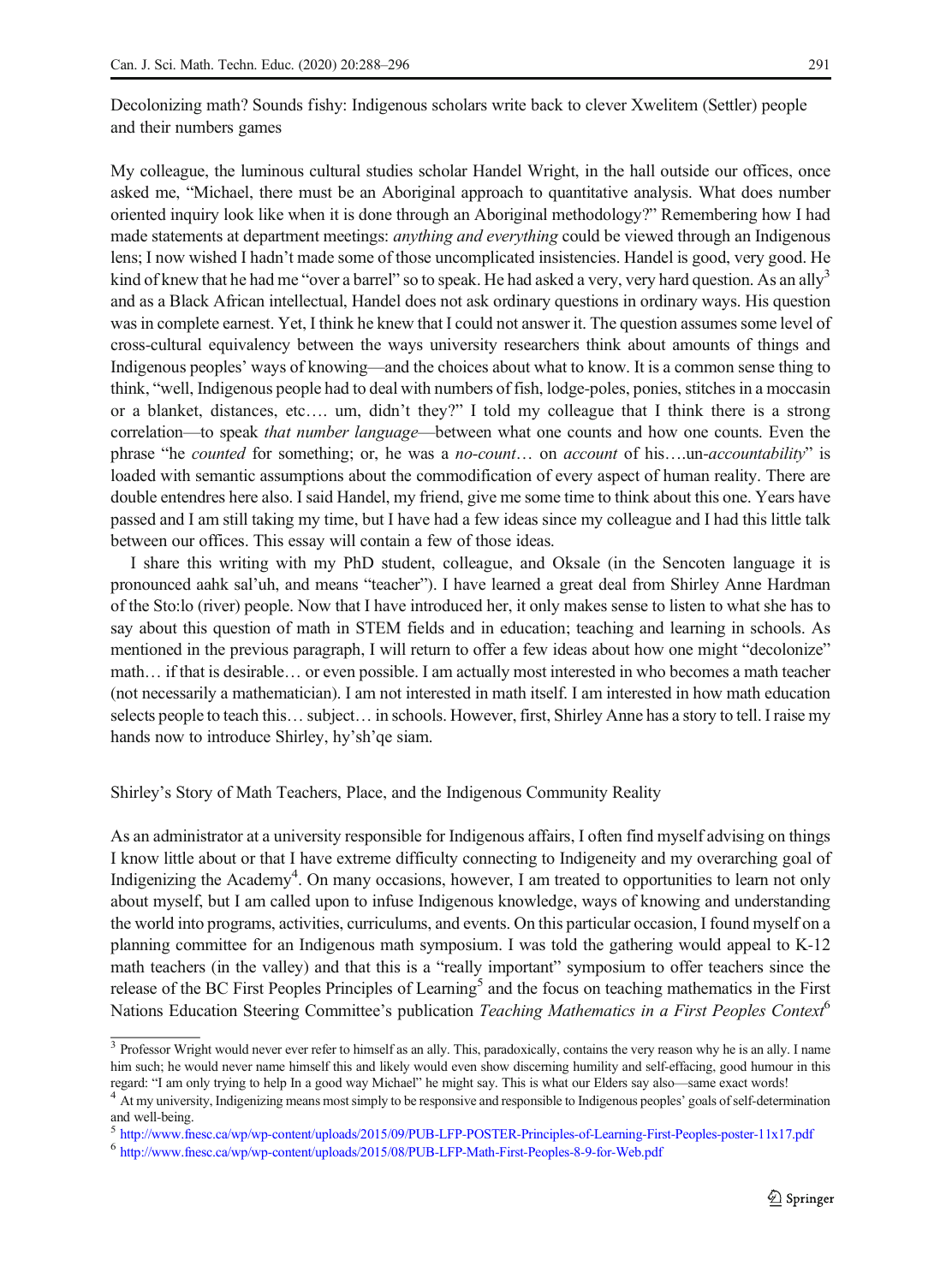has placed an emphasis on Indigenizing math and STEM. Moreover, another university has been hosting Indigenous Math conferences for some time now and hosting this symposium would allow for teachers to "stay in the valley." This immediately appealed to me as I support drawing on and providing focus on local7 Indigenous knowledge. I quickly came to understand that, for the committee, staying in the valley was more about convenience for non-indigenous teachers who might attend as opposed to any significant understandings around place-based learning and the importance of place in an Indigenous landscape. It was a bumpy start—in my mind only because I have learned to keep many of my thoughts for another time and pace—but I set out on the journey with my colleagues. There were math instructors from the university and from the local school district, as well as an Indigenous representative from a local school district on the committee. The conversations quickly became about who might be a keynote speaker and who then would offer the workshops. And, equally as quickly, how do we indigenize our gathering: drummers, territorial acknowledgement, a name that uses the local Indigenous language, and Indigenous food? Quickly one gets the picture. And, while we are on the topic, an Indigenous logo. The intentions of the planning committee were good. Each committee member had participated in one or more Indigenous math education conference. Each was drawing on their experiences and the recollections of what was appreciated and therefore should necessarily become a part of our upcoming gathering. Ideas flowed back and forth and eventually an agenda was devised, invitations to speakers and presenters were sent, advertising for math teachers and students to attend was created and local Indigenous protocols were defined.

I tell you this story from the beginning because process is integral to Indigenizing. Moreover, it is crucial to learning about the importance of place in place-based learning. I am strengthened by the committee's resolve to Indigenize math teaching and to inspire their colleagues teaching math in schools to do the same. I want to share only two key pieces of the planning committee's work. The first one is about the logo and how the committee sought to have the logo reflect the local culture and the math knowledge that is intrinsic to the ways of knowing and understanding the world. The second is the committee's exploration of the difference and importance of a focus on content versus pedagogy with a view to providing guidance and focus to the invited keynote speaker.

A beautiful logo was created by an artist with membership in the local Nation. We had met with the artist and shared with him what the intent of the gathering was and asked him to design a logo that would reflect the local Indigenous culture and likewise reflect "math." He designed a beautiful logo that consisted of a longhouse with a weaving pattern placed in a circle infused with local shapes. His statement was sent to us as:

The Longhouse represents Native American architecture. Longhouses were made by people of the Pacific Northwest from Makah to Haida Gwaii territories. Homes ranged from 60 to 100 feet in length and were built from large cedar poles and planks.

A simple basket weaving design is a display of how our ancestors used mathematics. They wove cedar in graph form to create seemingly simple yet intricate and complex designs. The cedar basket was used for gathering foods and medicines key to our people's preservation of life.



 $7$  Local is a term that is used in Indigenous education following the release of the watershed document Indian Control of Indian Education (1972) [\(https://oneca.com/IndianControlofIndianEducation.pdf](https://oneca.com/IndianControlofIndianEducation.pdf) ) published by the Assembly of First Nations (then called the National Indian Brotherhood). The document was a strong national call for "local control" of education by Indigenous leaders and educators. The AFN has published a revised version in 2010 called First Nations Control of First Nations Education.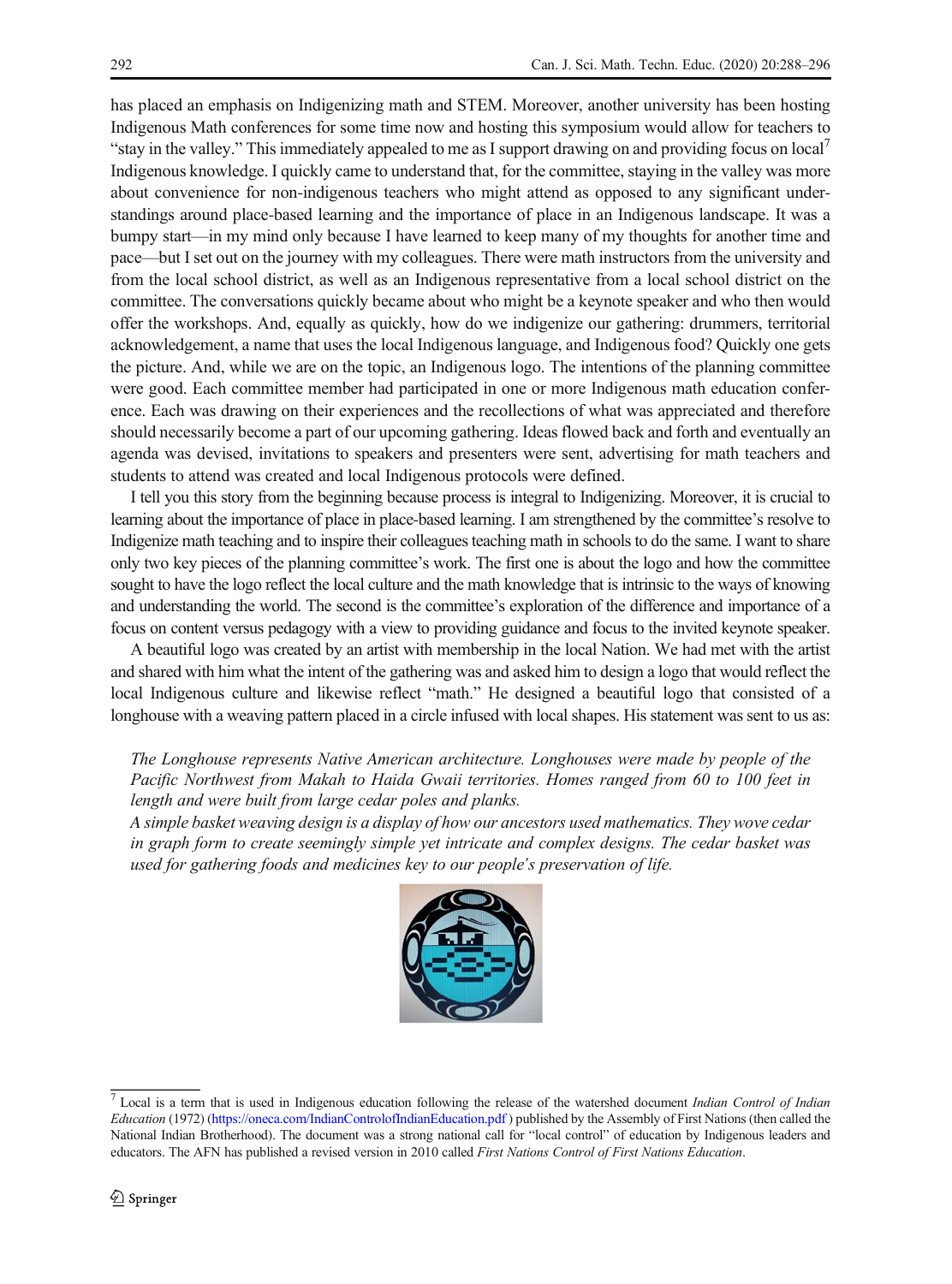The design is placed in a circle which is decorated with traditional Coast Salish crescent and oval reliefs a display of some of the earliest forms of geometry. This design as simple as it may seem is a depiction of tradition, culture, lifestyle, and the intelligence of our north American First People.

The committee was rightfully impressed with our new logo and the artists' statement. What was compelling for me was the way in which the artist was able to easily connect his cultural knowledge, skill as an artist, and the love for his ancestors to what the math planning committee had asked him to design.

There was a conversation that took place, in part on email and again in person as the committee struggled with providing direction to the Indigenous academic that would deliver the keynote. One member asked, "So I wonder about the difference between finding indigenous content that has math incorporated and teaching in a way that honours indigenous ways of learning. What is our goal with mathematics, especially at high school? How does a teacher know they are going in the right direction? I hear many questions that focus on content in their teaching topics and guilt if they don't have the indigenous content. Is it really all about content? Or is it deeper than that? And how does that look in a math classroom or any classroom for that matter?" The discussion led the committee to agree that having the keynote be about pedagogies and the facilitation of learning environments that are complimentary to indigenous culture would be preferable to content. In this way, the keynote would appeal to and reach teachers of all grade levels, including the university faculty.

This discussion gets at the crux of Indigenizing math teaching. What is the goal of and how do we encourage and support teachers? How do we honour local knowledge keepers? And, we want to reflect and include Indigenous learners while at the same time open the minds and the hearts of all students to respecting place, history, and ways of knowing of Indigenous peoples.

Last summer, really late last summer, my university was approached to teach a math class to some teacher candidates in a remote Indigenous community. My boss and subsequently the Department head both informed me that the community should have asked much sooner. I knew the reason the community was asking at the eleventh hour is because they had only just secured funding for this project. This "fly—by funding" as I call it is the state of much of Indigenous education. Funders put out a call for proposals with tight deadlines—sometimes only two or three weeks' turnaround. Indigenous communities and institutes all jump to grab the promise of these dollars as it flies by. These funders then take copious amounts of time reviewing the submissions and more often than not inform the recipients of their successful proposal long after university deadlines. This places programs contingent on this funding at huge disadvantages and sometimes it means that the proposed program, courses, or services cannot actually be undertaken. So it is August, nearly the September long weekend. I know my boss is correct, and the Department head is being reasonable. She/he cannot reasonably ask an instructor to stop mid-stride and prepare to teach an additional class in a remote community. Adding to the challenge, in order for this to happen, and the invitation from the community was clear, the course would need to be delivered on extended weekends (Friday, Saturday, and Sundays). This would require the instructor to balance an already full teaching schedule with weekends away from their family and weekend obligations (not to mention social/pleasure activities). Still for some reason, I thought that these two decision makers were not doing everything they could to help this community. I trotted across campus to speak with a math instructor. I knew this instructor from his service work on one of our Indigenization committees. I also knew that he identified as Indigenous—though not as an Indigenous person from Canada—with a village experience that would make him empathic to the goals and needs of the remote community that was asking for a math class. Long story short, this instructor cleared off a weekend a month to travel to the community and then just as quickly set about to Indigenize his class with what he referred to as "local relevant" curriculum and assignments. I am continually strengthened by the resolve of Indigenous people and our allies to go the extra mile and to undertake work that might not otherwise get done. Oftentimes, Indigenizing will take us out of our comfort zone, it will ask us to think about things differently than we have in the past, and more often than not, it will take longer and cost more.

The math instructor in preparation for his travels was determined to incorporate local knowledge keepers and to learn for himself about the culture and more importantly the everyday life of the community he was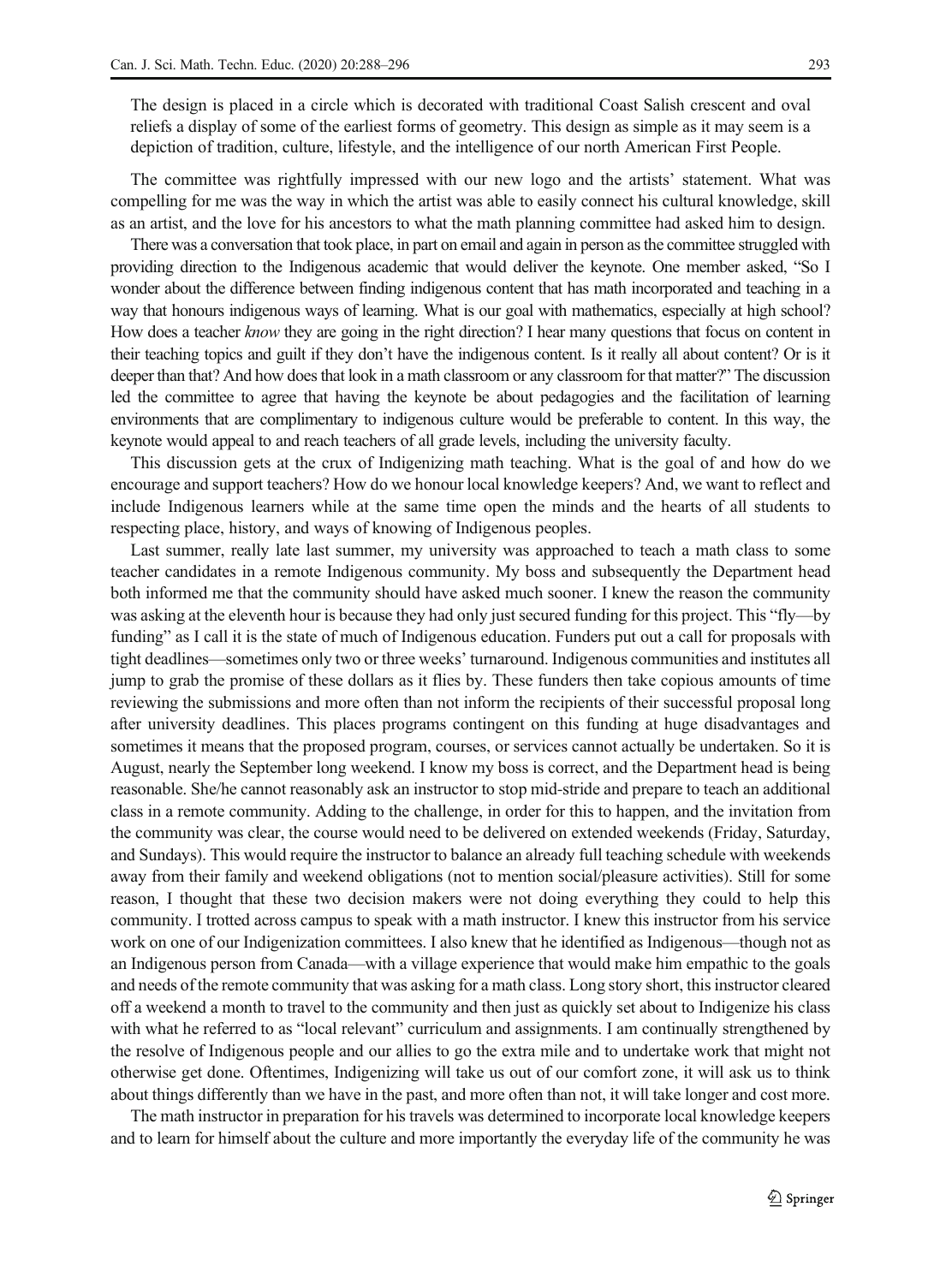about to visit. I arranged for the requisite local introductions to Elders and key educators in the community as well as to a couple of past students that had returned to the community. The instructor and I also worked together on the development of a research assignment that would ground the math students in their own culture and require them to seek out answers either from their Elders/knowledge keepers or from published research. The instructor asked students to undertake a short investigation into pre-colonial numeracy or counting, then write a summary (analytical report) of the findings and make a poster presentation. The students were told the goal was to demonstrate their knowledge of numbers and its representations, oral language, symbolic, or other forms—particularly in a practical setting.

This exploration set students on a path to consider weaving patterns, drum beats, trade, the building of longhouses, house posts, and extended to how money was introduced and how colonization impacted the pre-colonial practices and moreover the evidence of how these pre-colonial practices are reflected in these things today.

This university math instructor came back after his third weekend in the remote community not only with stories of bear sightings in town, but proud of students he had known only ten short weeks and armed with the posters his students had produced. The instructor's tenacious desire to ground his students learning in place led him to understand "how my singular Math for Teachers research project allowed the Indigenous teacher candidates to experience authentic learning that is "place-based", to find out for themselves that mathematical (and other) learning was embedded in the project and in any of the cultural activity they chose to explore, and also that learning (including mathematical questions) emerged out of their new-found curiosities.

When I hear the excitement, the conviction, and I see an instructor's satisfaction with their undertaking of Indigenization, I am strengthened. I know that as an instructor, they are transformed. More importantly, they will continue to transform the minds and hearts of their students in all of their classes on campus and off, indigenous and non-indigenous.

## Marker back

I love this story from Shirley. I have written (Marker, [1998](#page-8-0)) about how transformational things can happen when instructors travel to the Indigenous community to teach:

A professor from Western Washington University told me this story. He was teaching a journalism class on the reservation and had given an assignment to the Lummi students to do an interview with someone; an elder, a friend, a family member, anyone. He said that "it was a standard beginning journalism assignment." Well, the first week went by and no one had done the assignment. I wanted to be especially patient and not appear coercive so I didn't say anything. The next week, and once again nobody turned anything in. After the third week, I became frazzled and I said to the whole class, why hasn't anyone done an interview? There was then an extraordinarily long pause of silence; I just kept waiting. Finally, the most outspoken member of the class called me by my first name and said, "I don't think you understand us yet. From the time we were all very small and ever since, most of what we have learned has come from listening, not from asking questions. It is our way that we don't ask a lot of questions—we are taught to be quiet and listen to what our elders have to say. People only speak when they have something important to say, not to ask a bunch of questions. Our people are suspicious of someone who asks a lot of questions. That's why we're having a hard time doing this interview assignment."

At this point, the professor paused reflectively before he resumed again saying, "I learned something then that I never forgot. As I drove from the reservation back to my classes at the university I thought about how different these two worlds, these two cultures were. The mostly white students at Western always, always were full of questions, but most of them hadn't learned how to listen very well" (pp. 477–478).

When I think about the cross-cultural context of math education, I restate the questions I asked at the beginning of this essay here to emphasize their centrality: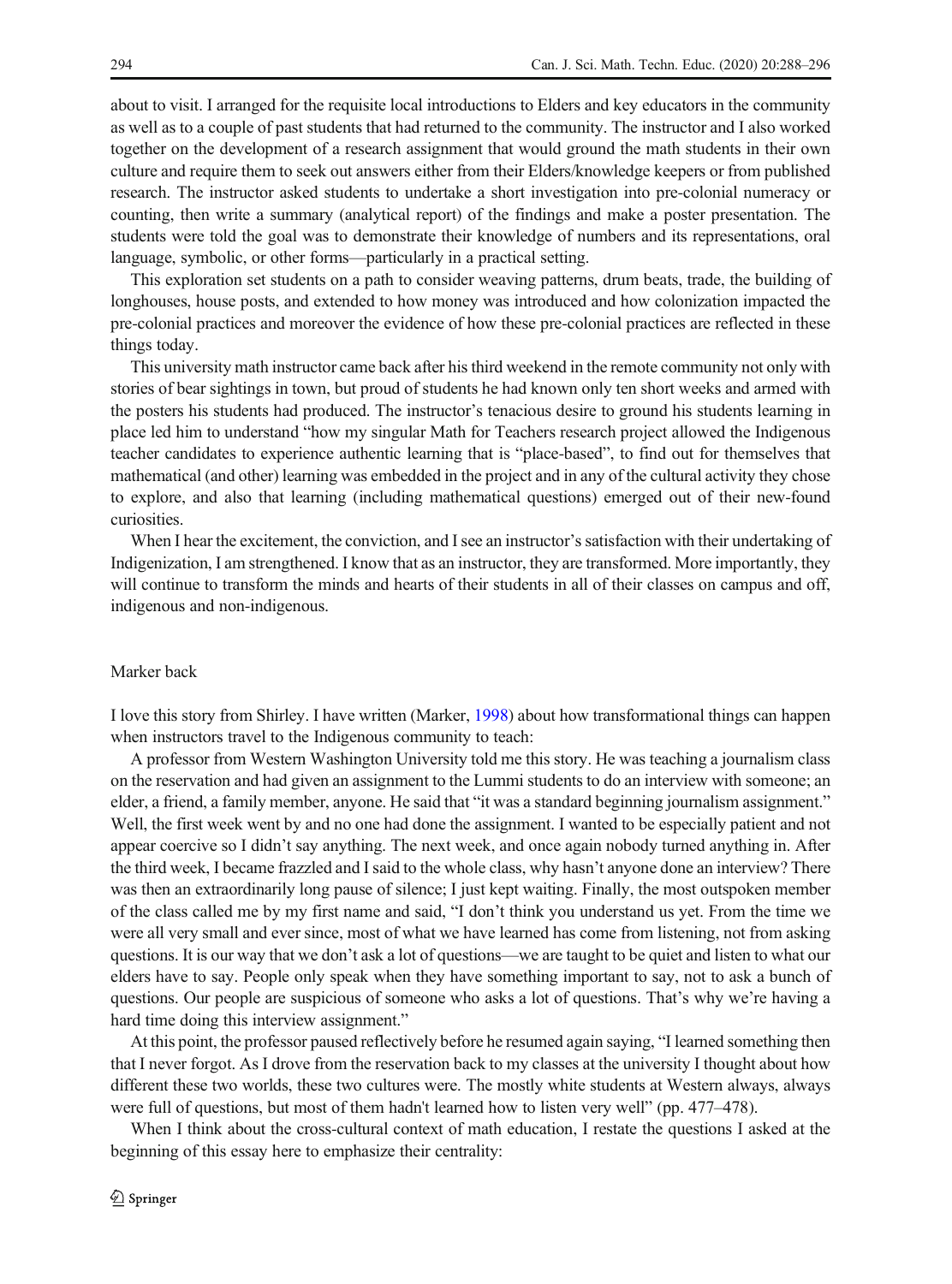- <span id="page-7-0"></span>1. What should be counted?
- 2. How do we do the calculations?
- 3. What is mathematics and where does it come from; who are mathematicians and where do they come from?
- 4. Can we use mathematics to expose the hidden curriculum and hegemonies of settler colonialism?

Can we contemplate Bourdieu and Passeron's, (1977) concepts of social capital, cultural capital, from an Indigenous lens? Capital sounds like a quantity such that people have different amounts of capital. We know it has relevance for understanding the xwelitem world. Can it be made into an algorithm? This is not to invoke a highly problematic—from an Indigenous viewpoint—Marxist analysis. Neither is it to employ a semantic tricksterism. We consider this all a very common sense cross-cultural questioning. Is there a trigonometry of privilege and are there colonial quadratics that might reveal the compound interest of the confiscation of Indigenous space? Are there binomials that can help Indigenous students understand the ecological and social outcomes of a mining project on their traditional and sacred landscapes? A pipeline? A ski resort? Is ALL mathematics ethno-mathematics?

Can we, as Jo-ann Archibald (2008) instructs us, begin thinking through stories rather than just about them? I know that I promised, at the beginning of the article, that I would share a few ideas about Aboriginal ways of mathematics. Sometimes early forms of ideas manifest as questions. I would like to spend some time with these questions. Let us *all* spend some time together with these questions.

Let us return to the question about Aboriginal ways of doing quantitative analysis. Well, I might just have an answer for my colleague Handel. Think of this *question* about Aboriginal math in the same way we might think of a fishing net for catching salmon. The strands are woven just tight enough to capture salmon. However, this net will not work if you are trying to catch oolichan, which are much smaller fish. The oolichan would simply swim through the holes between the filament in a salmon net. Just as one can use the wrong net for catching fish, one can use the wrong question for catching… truth. I doubt this will satisfy Professor Wright, but it's the best I can do at the moment. Let's keep asking questions. Let me repeat myself; let us *all* spend some time together with these questions. Let us see if they are the right questions that might make an appropriate net for catching truth; Indigenous truth.

As Indigenous scholars, in academic spaces, we are frequently asked questions that do not make sense to us. We often wish that Settler colleagues and Settler students would ask different questions. Decolonization will require that math educators and STEM faculty do more listening to Indigenous voices. And ultimately, when Indigenous educators are presented with normative interrogations that are just simply the wrong questions for capturing our truth about reality, don't be surprised if we simply say, "go fish."

## Compliance with ethical standards

Conflict of interest The authors declare that they have no conflict of interest.

#### References

Ahenakew, C., Andreotti, V., Cooper, G., & Hireme, H. (2014). Beyond epistemic provincialism: De-provincializing indigenous resistance. AlterNative: An International Journal of Indigenous Scholarship, 10(3), 216-231.

Archibald, J. (2008). Indigenous storywork: Educating the heart, mind, body, and spirit. Vancouver, BC: UBC Press.

Bourdieu, P., & Passeron, J. C. (1977). Reproduction in education, society, and culture. London: Sage.

Deloria, V. Jr. (1991). Foreword. In P. Nabokov (Ed.), Native American testimony: A chronicle of Indian-White relations from prophecy to the present, 1492 - 1992. New York: Viking.

Ferris, R. (2020). Ferndale levy loss. Cascadia Weekly, February 26, 2020(2).